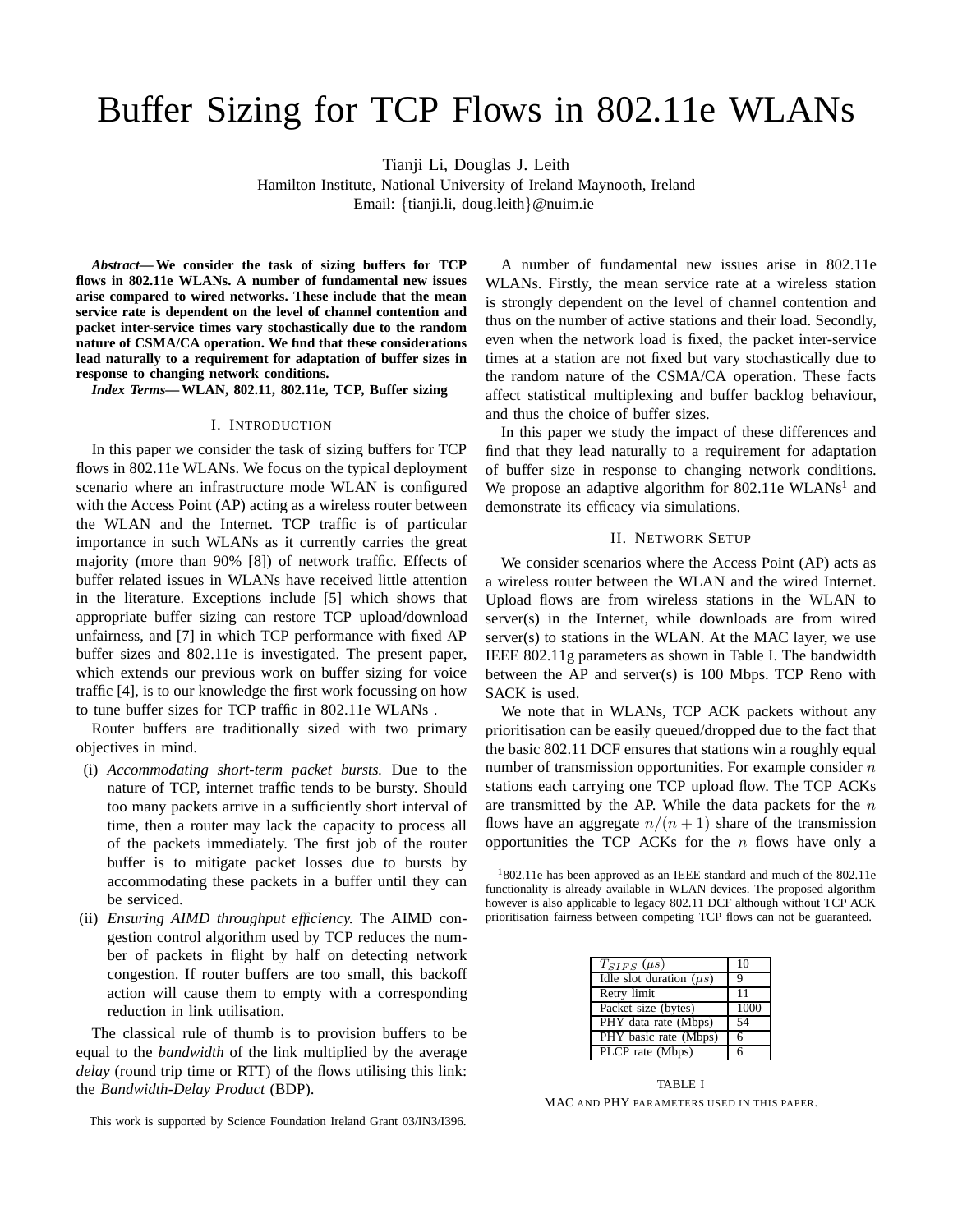

Fig. 1. Performance with fixed buffer sizes. Data shown for 1 download flow and 0, 2, 5, 10 uploads – corresponding BDP values marked by vertical lines. One upload flow per wireless station. Max smoothed RTT denotes the maximum TCP srtt value observed. Wired backhaul link bandwidth 100Mbps, RTT 200ms.

 $1/(n+1)$  share. Issues of this sort are known to degrade TCP performance significantly as queuing and dropping of TCP ACKs disrupt the TCP ACK clocking mechanism. Following [3], we address this problem using 802.11e. At the AP and each station we treat TCP ACKs as a separate traffic class, collecting them into a queue which is assigned high priority via  $CW_{min} = 3$ ,  $CW_{max} = 7$ ,  $AIFS = 2$ . TCP data packets are transmitted by another queue with parameters  $CW_{min} = 31$ ,  $CW_{max} = 1023$  and  $AIFS = 6$ . This makes use of 2 out of the 4 available queues in 802.11e.

# III. PERFORMANCE WITH FIXED BUFFERS

In contrast to wired networks, the mean service rate at a wireless station is not fixed but instead depends upon the level of channel contention and the network load. This is illustrated in Fig. 1 where the throughput and delay of a download flow are plotted as a function of the AP buffer size when the number of competing upload flows (with one upload flow per wireless station) is varied. Similarly to wired networks, the throughput always increases monotonically with the buffer size, reaching a maximum above a threshold buffer size. It can also be seen that the download throughput falls as the number of competing uploads increases. The variation in throughput can be substantial, e.g., the maximum throughput changes from 14Mbps to 1.25Mbps as the number of competing uploads changes from  $0$  to  $10$ . As a result, the BDP – marked by vertical lines in Fig.  $1 -$  also varies significantly and this is reflected in buffering requirements. For example, it can be seen from Fig. 1 that with no competing uploads the threshold buffer size above which the AP achieves maximum throughput is 338 packets, while for 10 competing uploads this buffer size falls to approximately 70 packets.

In view of this behaviour, one possible approach is to size buffers based on worst case conditions, i.e., based on the conditions requiring the largest buffering to achieve high throughput. However, while ensuring high throughput, this comes at the cost of high latency. For example, it can be seen from Fig. 1 that when a fixed buffer size of 338 packets is used (which in this example ensures maximum throughput regardless of the number of contending stations), the roundtrip latency experienced by the download flow is about 300ms with no uploads but rises to around 2s with 10 contending upload stations. This occurs because TCP's congestion control algorithm probes for bandwidth until packet loss occurs and so download flows will tend to fill buffers with any sizes. Moreover, the mean queueing delay of a buffer of size  $Q$  with mean service rate  $B$  is  $Q/B$ . Hence, the queueing delay at the AP depends on the service rate, which in turn depends on the number of contending wireless stations and their offered load. For a fixed-size buffer, a decrease in the service rate of a factor b.

Conversely, sizing the buffer to achieve lower latency across all network conditions comes at the cost of reduced throughput, e.g., a buffer size of 30 packets ensures latency of 200- 300ms for up to 10 contending upload stations but when there are no contending uploads the throughput of a download flow is only about 75% of the maximum achievable.

In addition to variations in the mean service rate, we also note that the random nature of 802.11 operations leads to short time-scale stochastic fluctuations in service rate. This is fundamentally different from wired networks and directly impacts buffering behaviour. Stochastic fluctuations in service rate can lead to early queue overflow and reduced link utilisation. For example, from Fig. 1 with 10 uploads the maximum download throughput is 1.25Mbps, yielding a BDP of 31 packets. However, it can be seen that at this buffer size the achieved download throughput is only about 60% of the maximum – a buffer size of at least 70 packets is required to achieve 100% throughput. The stochastic fluctuations in service rate lead to a requirement to increase the buffer size *above* the BDP in order to accommodate the impact of these fluctuations. The amount of over-provisioning required may be bounded using statistical arguments, but we do not pursue this further here due to space constraints. We note, however, that a simple but effective approach is to over-provision by a fixed number of packets above the BDP. For example, from Fig. 1 we can see that over-provisioning by 40 packets is sufficient for the range of conditions considered, and we find that this approach works more generally.

### IV. ADAPTIVE BUFFER SIZING

Motivated by the foregoing observations and the difficulty of selecting a fixed buffer size suited to a range of network